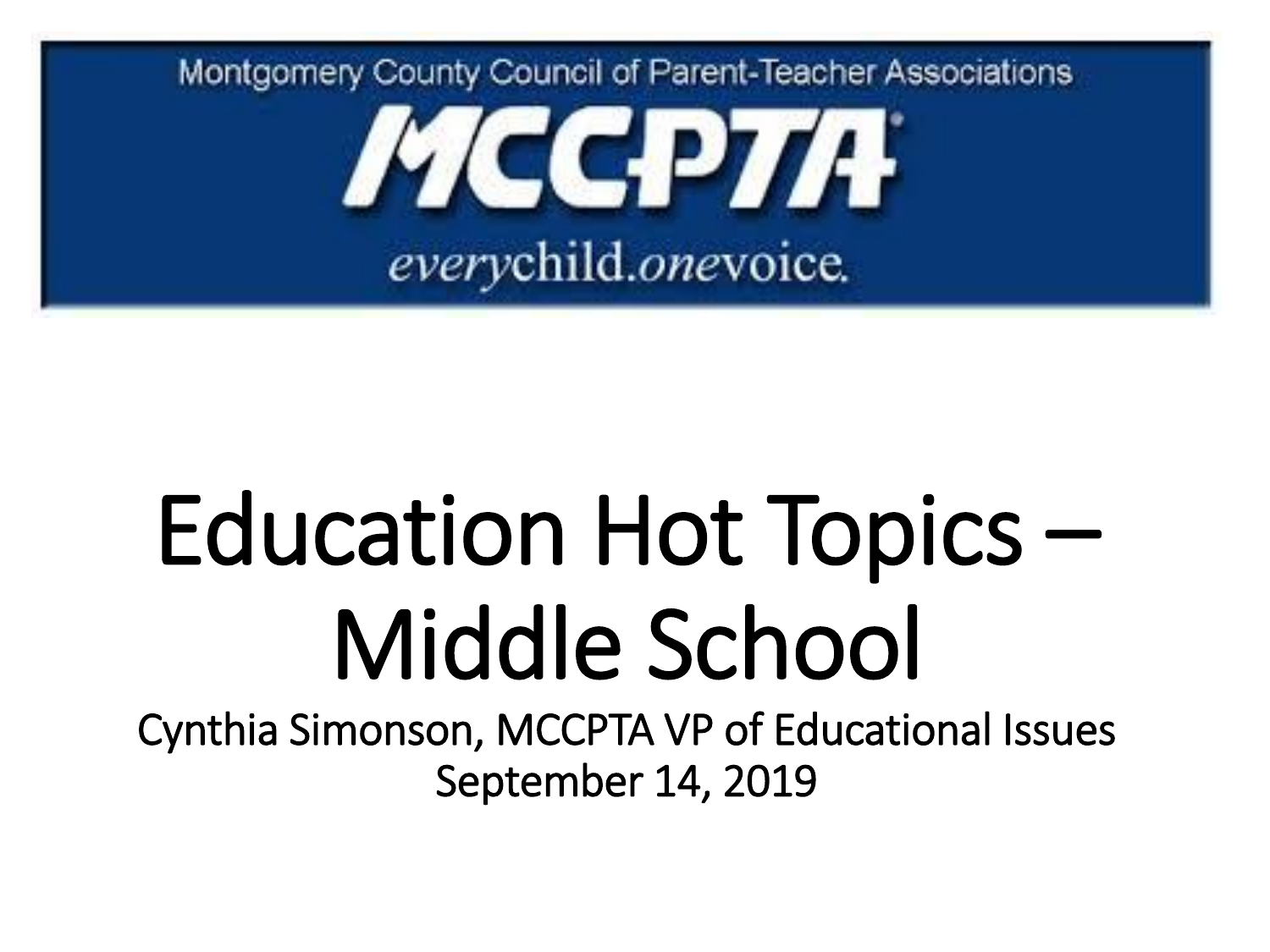#### Lots of moving parts!

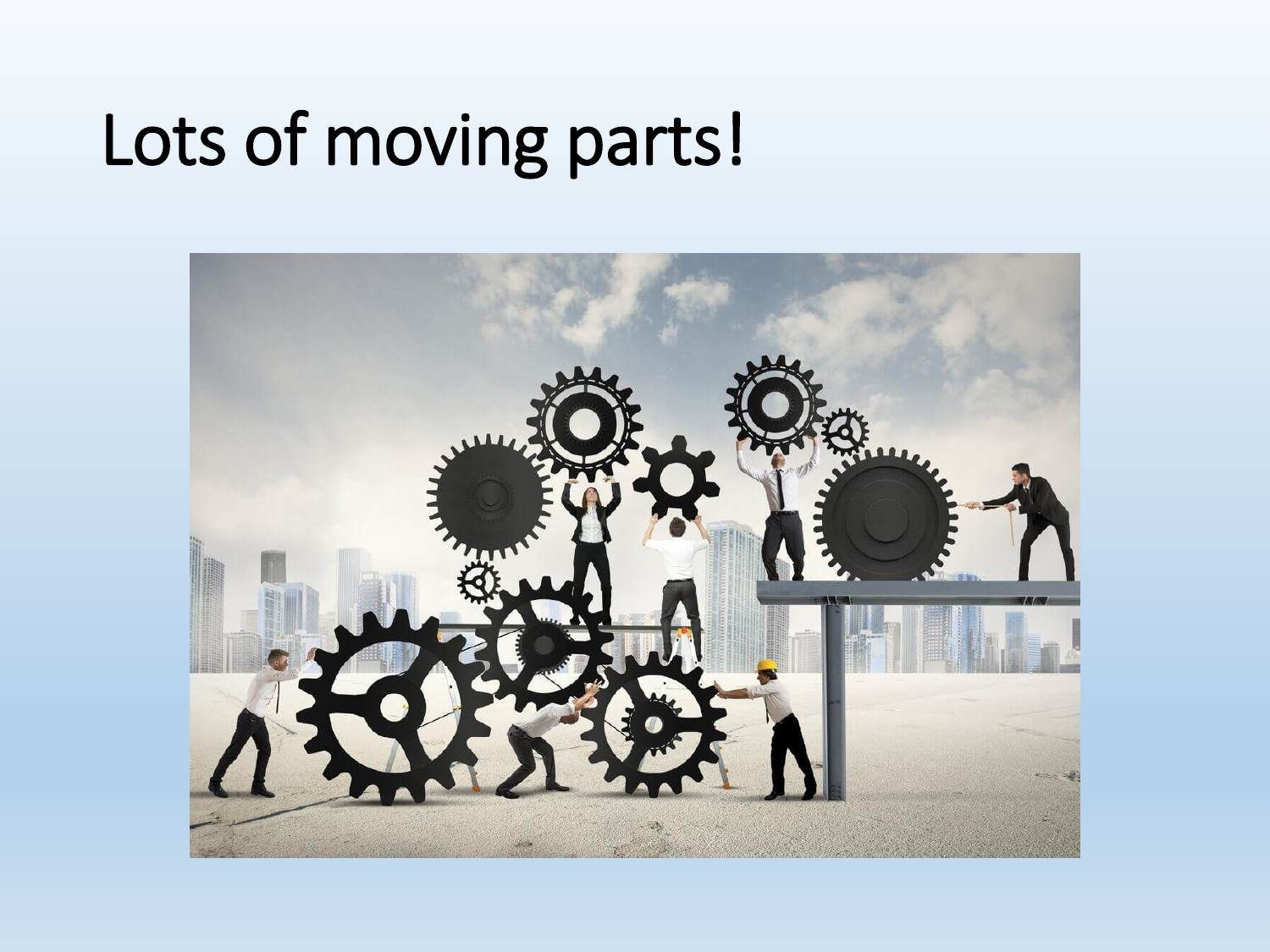# Hot Topics Happening in MS!!

- Middle school Expansion Courses
- New Curriculum ELA and Math (cohort 1)
- Changes in PARCC "pass" scores
- MISA requirements
- Climate/Discipline Concerns
- New High School Selection Process
- And more...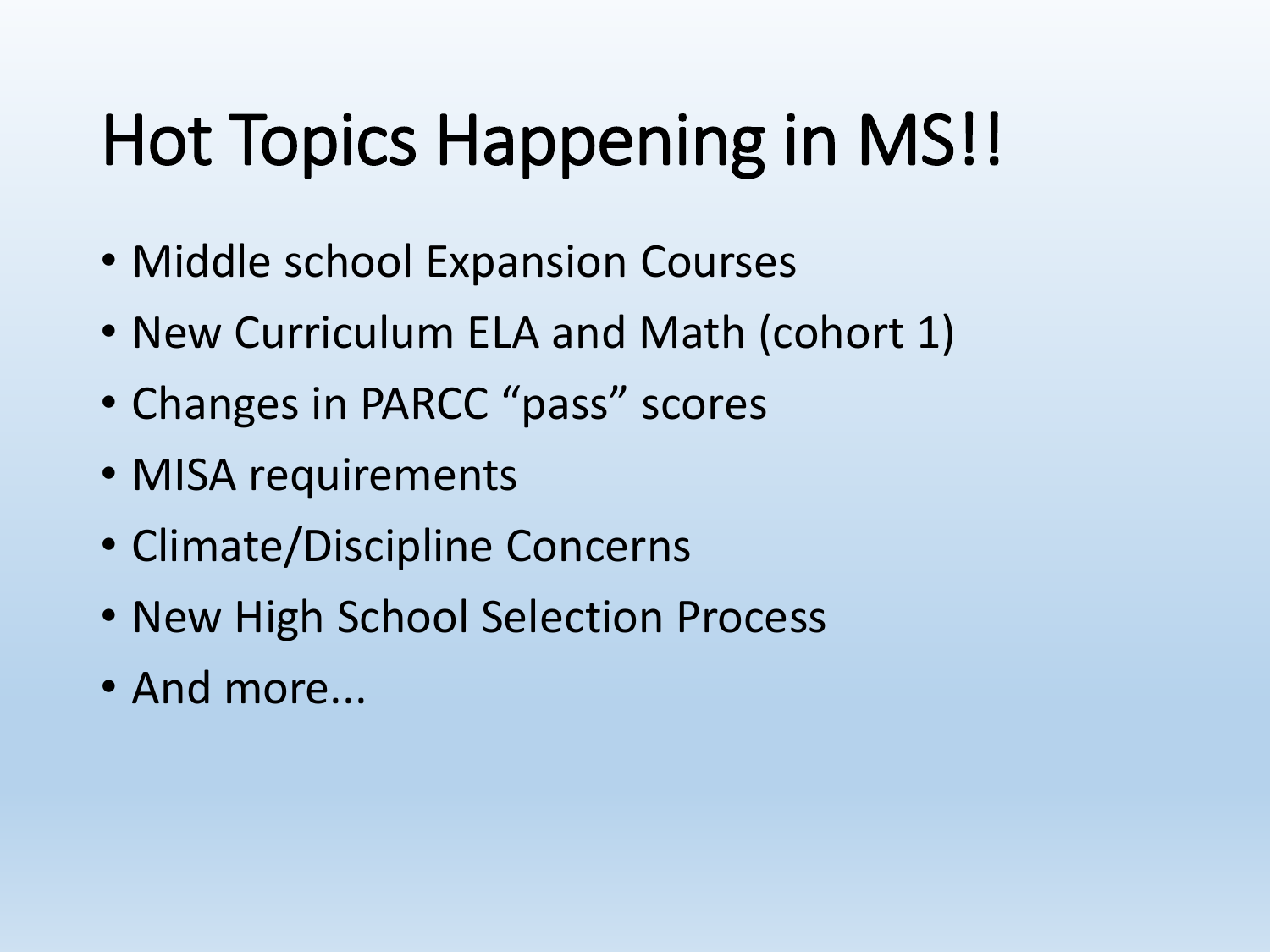# Middle School Expansion Courses

- 18-19 field test 2 expansion courses in lower half of county (20/25 schools in Eastern and Tacoma Park magnet catchment)
	- OCIP recommended 1130 for Applied IM; schools enrolled 1463\*
	- OCIP recommended 928 for Historical Inquiry into Global Humanities; schools enrolled 2297\*
	- Now in year 2 with expansion courses in  $6<sup>th</sup>$  and  $7<sup>th</sup>$  grade
- 19-20 roll out in upper county
	- OCIP and OSSI explicit instruction about placements (principals cannot make "expansion-for-all" decisions)
	- Includes expansion courses available at the magnets (which was not incorporated last year in lower county in 18-19)
	- ELA is only available for current 6<sup>th</sup> graders; Full roll out of Math 6, 7, 8 in year 1

\*MCCPTA MPIA data request, March 13, 2019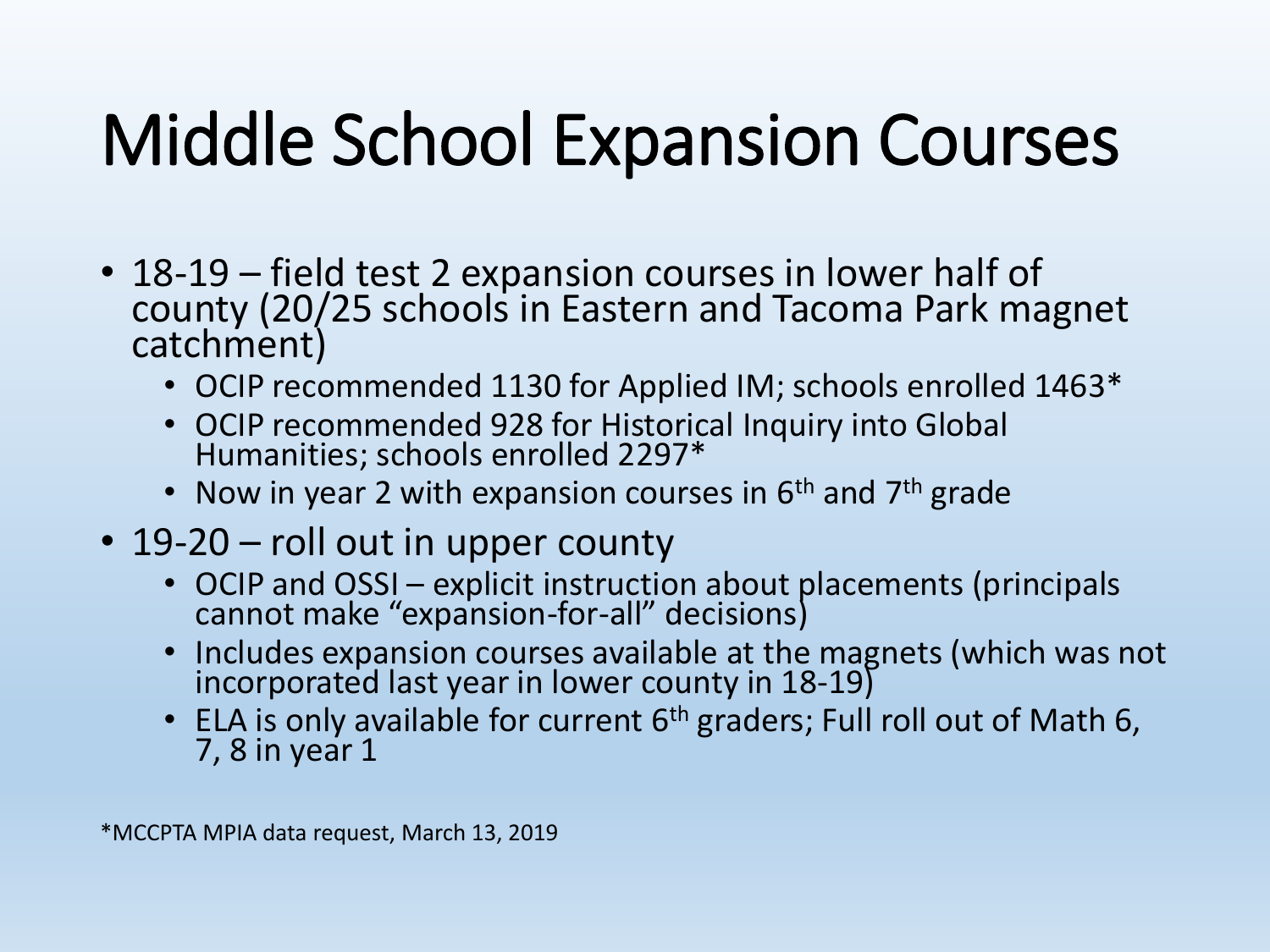# New Curriculum – Background

- 2017-18 Johns Hopkins Curriculum Review
	- Determined MCPS would benefit from ELA and Math curriculum that is better aligned to grade level standards.
- 2018-19 Curriculum Vendor Presentations
	- Study Sync selected for ELA
	- LearnZillion selected for Math 6, 7, 8
		- Still using 2.0 for IM and Algebra 1
- 2019-20 Cohort 1 implementation
	- 20/41 middle schools implementing both ELA and Math simultaneously in Cohort 1
	- 1 school Math only; 4 schools ELA only
	- [https://www.montgomeryschoolsmd.org/curriculum/curricul](https://www.montgomeryschoolsmd.org/curriculum/curriculum-implementation.aspx) um-implementation.aspx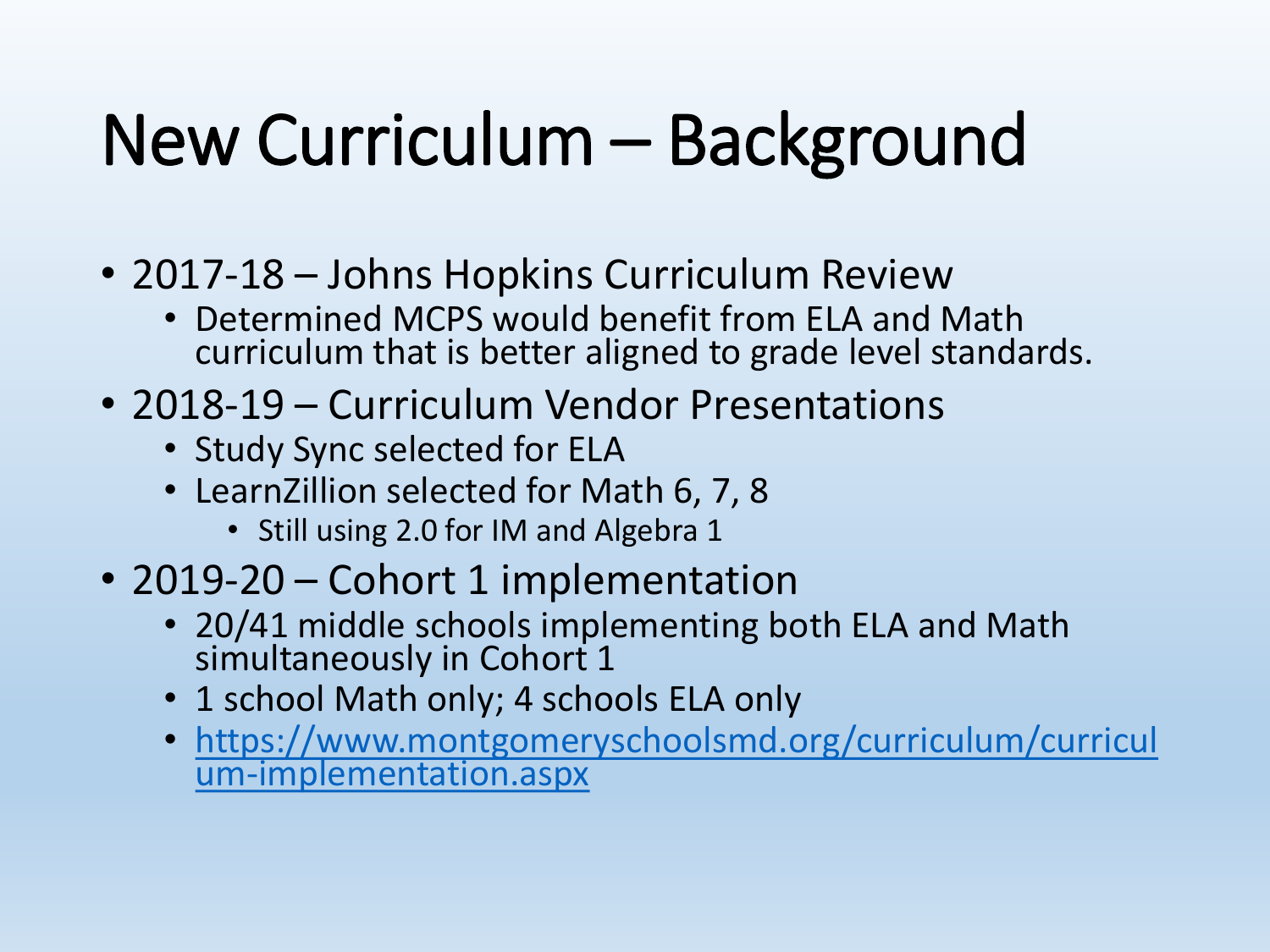# PARCC/MCAP – Algebra 1 "Pass" Changes (from 3,4,5 to 4,5)

PARCC uses five performance levels that delineate knowledge, skills and practices students are able to demonstrate:

| 650          | 700           | 725          | 750<br>803          | 850             |
|--------------|---------------|--------------|---------------------|-----------------|
| LEVEL 1:     | LEVEL 2:      | LEVEL 3:     | LEVEL <sub>4:</sub> | LEVEL 5:        |
| Did not meet | Partially met | Approached   | Met                 | <b>Exceeded</b> |
| expectations | expectations  | expectations | expectations        | expectations    |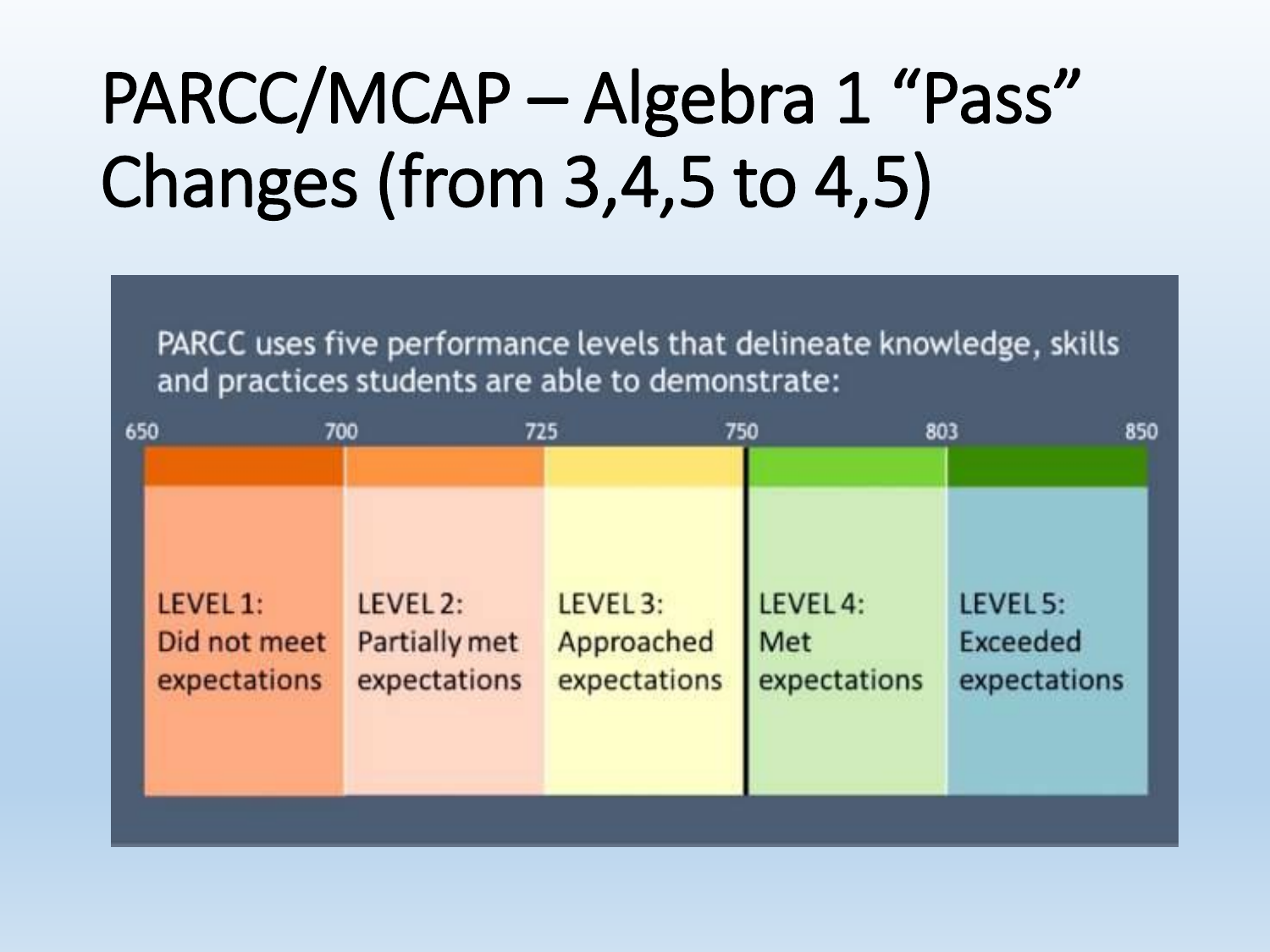# PARCC/MCAP – Algebra 1 "Pass" Changes (from 3,4,5 to 4,5)

- ~20% of 7<sup>th</sup> graders that took Algebra 1 last year did not achieve the necessary 4 or 5 (94% met prior year 3,4,5)
- Students/Parents are being advised now of the available options
	- Saturday School
	- After school course
	- Online course
	- Retake Algebra 1 (?)
- Students will retest in ~ December timeframe
- Current Algebra students/parents (7<sup>th</sup> & 8<sup>th</sup> grade) are being informed via letter re: assessment/graduation requirement for this course
- Current 9<sup>th</sup> graders must pass with 3+; PARCC reports come from the student's current school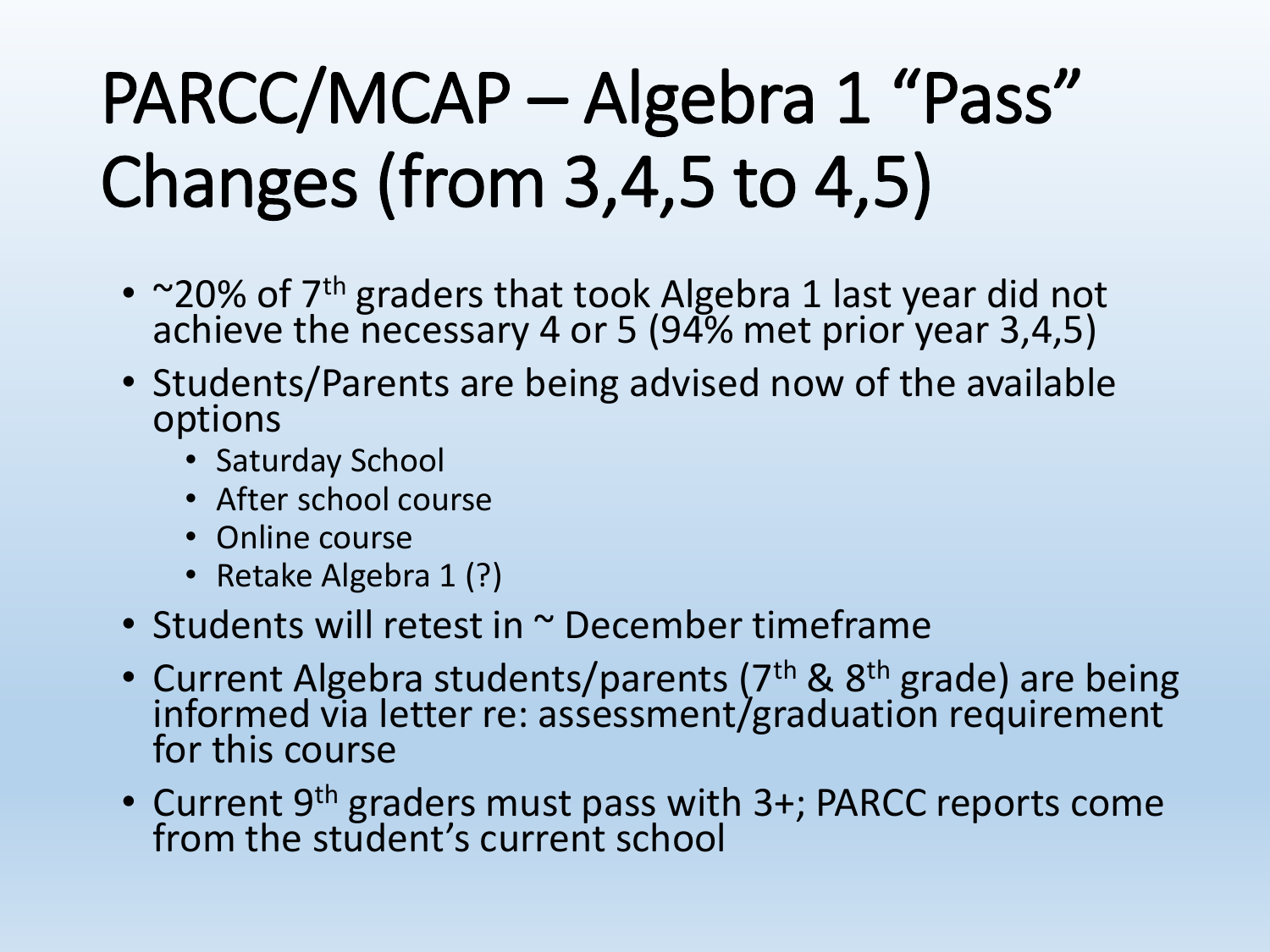### Upcoming MISA Requirements

- Current 8<sup>th</sup> graders will be first class required to pass the Maryland Integrated Science Assessment (MISA) for HS graduation (will take  $\sim$ 11<sup>th</sup> grade)
- Lots of ambiguity surrounding this test
- Cut scores were established in August; will be communicated by December
- In July meeting, Maryland State BOE questioned having a comprehensive, high stakes test covering 3 years of material
	- Prior to MISA adoption, students were required to pass a Biology HSA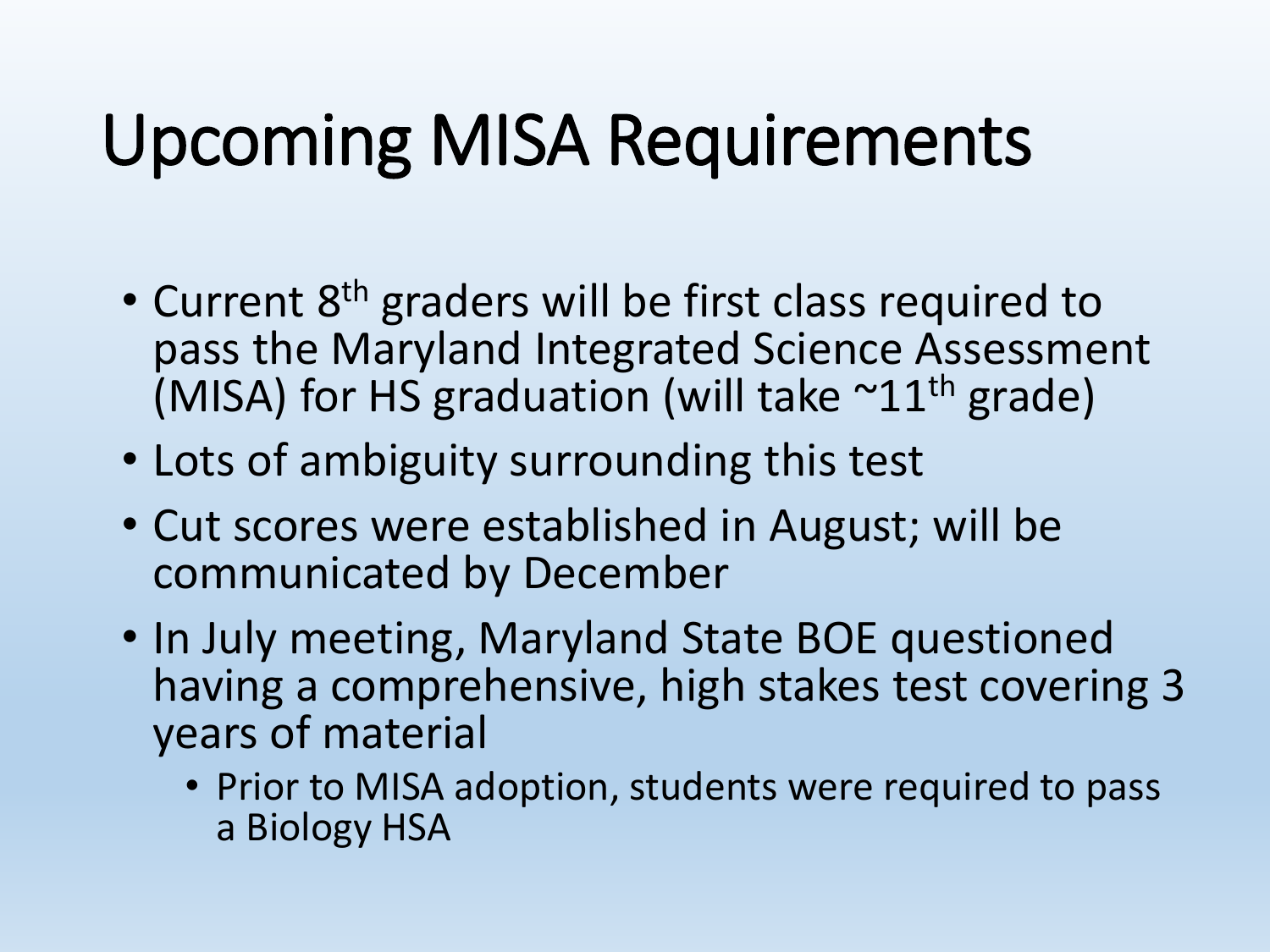# Climate/Discipline Concerns

- Concerns surrounding increased emphasis on Career/College preparation, less about "how to be a friend"
- More schools incorporating PBIS/Restorative Practices in schools – parents don't really understand
- Climate surveys
	- MCPS 18-19 surveys (staff and parent) available on dashboard in September
	- MSDE 18-19 surveys (staff and student) in MD Report Card in December
	- MSDE 19-20 surveys will include parent component
- Safety & Security Report
	- MCPS 18-19 report available on dashboard in December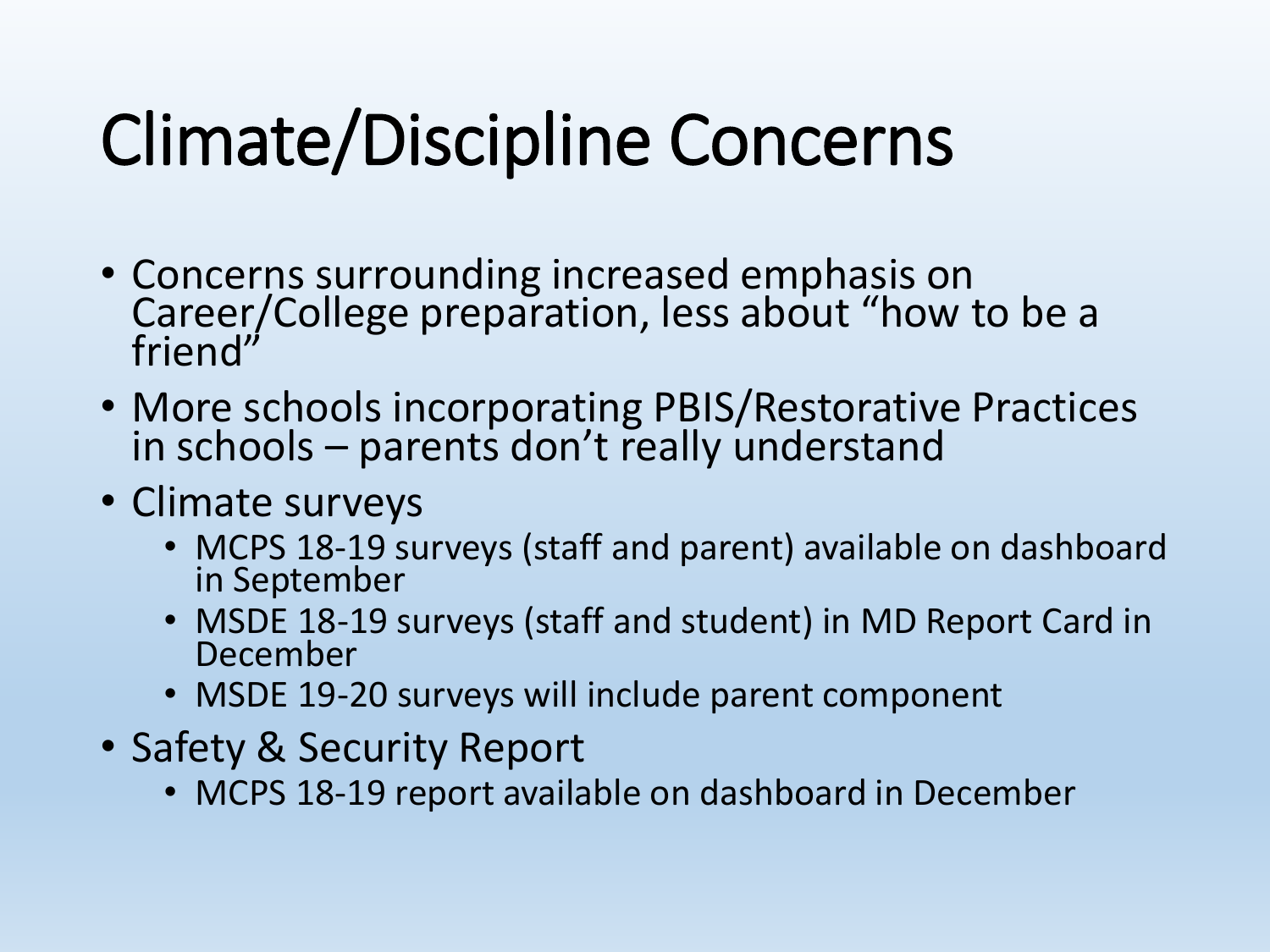# MS parents need to pay close attention to High School Choices!!

- 4 high school information nights in September explaining all the "choices" available going forward
	- Richard Montgomery
	- Watkins Mill
	- Blake (NEC school-specific info included)
	- Blair (DCC school-specific info included)
- Open Houses in October (Edison, Seneca Valley, RM, Poolesville, Blair plus Regional IB schools – WM, Kennedy, Springbrook, in addition to DCC and NEC events)
- Applications will be "pre-populated" in portal making it easy to apply to programs
- All Centrally-managed programs will use same application
	- Local school programs will be on same timeline but will have alternate application